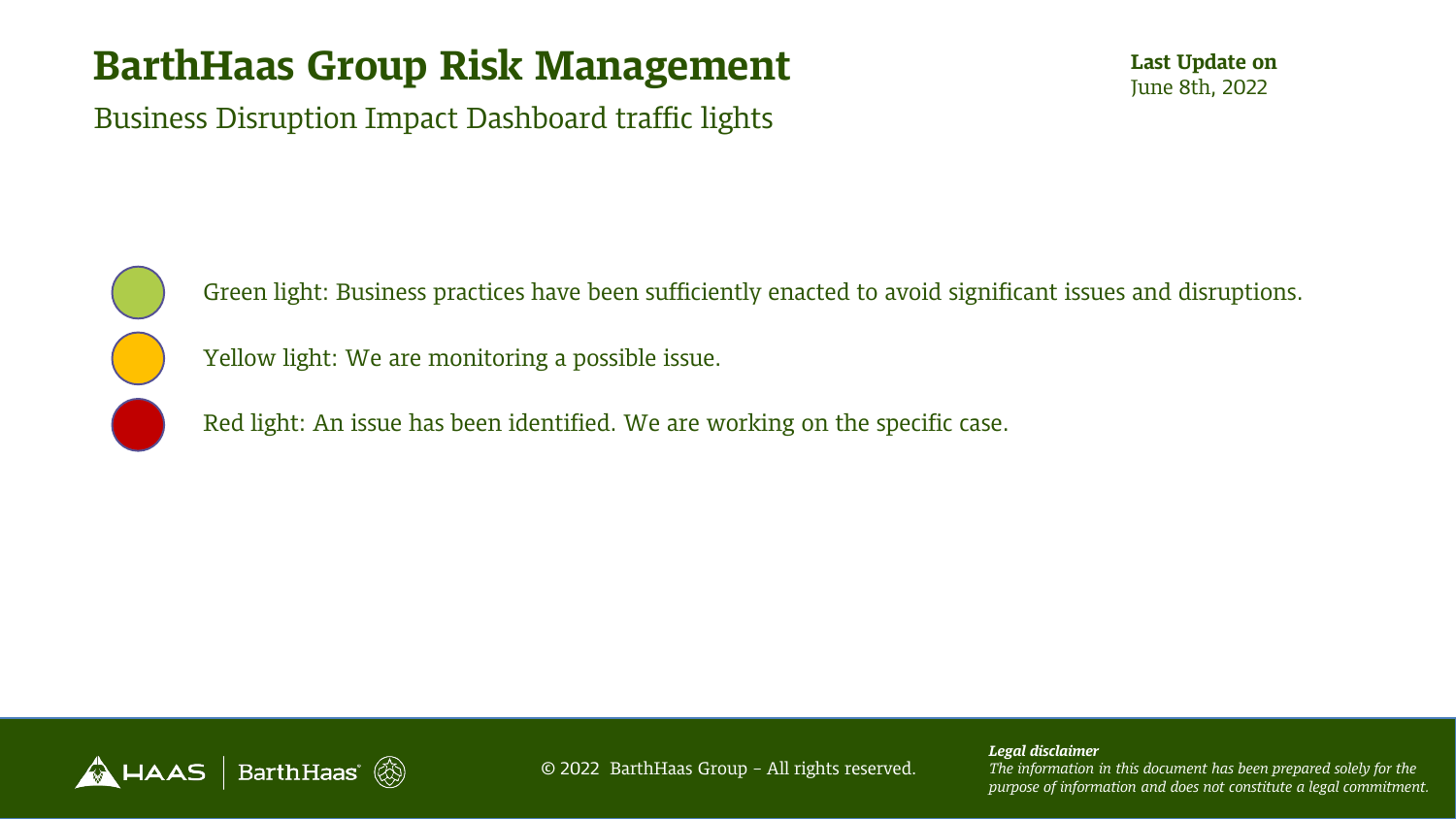### Business Disruption Impact Dashboard: BarthHaas Germany



| <b>Status</b> | <b>Operational Risks</b>                                                                                                                                                                                                                                                                                                         | <b>Status</b> | <b>Legal and IT Risks</b>                                                                                                                                                                          |
|---------------|----------------------------------------------------------------------------------------------------------------------------------------------------------------------------------------------------------------------------------------------------------------------------------------------------------------------------------|---------------|----------------------------------------------------------------------------------------------------------------------------------------------------------------------------------------------------|
|               | <b>Sourcing &amp; Harvest</b><br>• Most probably increase of operating cost due to the Ukraine<br>crisis (e.g. Diesel, fertilizer, etc.)<br>Possibly shortage of auxiliary materials, wires, etc.                                                                                                                                |               | <b>Changes in regulation &amp; Legal</b><br>The new EU agricultural market law was implemented.                                                                                                    |
|               | <b>Processing &amp; Warehousing</b><br>Most probably increase of operating cost due the Ukraine crisis<br>(e.g. energy cost, etc.)<br>• Processing currently not severely impacted. Covid-19<br>continuous to be an issue.<br>Warehouse capacity is sufficient.                                                                  |               | <b>Compliance</b><br>• We actively monitor all regulatory standards of our customers'<br>countries to comply with the local laws.                                                                  |
|               | <b>Logistics &amp; International Trade</b><br>Still tight container availability (especially reefer) and delays<br>are to be expected<br>The entire consequences of the Russian - Ukraine war and<br>possible sanctions remain uncertain at this time<br>We work closely with our partners to offer the best possible<br>service |               | 1010<br>Data & IT Security<br>• We minimize the risk of cyber attacks through staff training<br>1010<br>(awareness for attacks).<br>We have implemented various protective measures.               |
|               | <b>Business Continuity Planning</b><br>Our risk management has measures in place of for all relevant<br>risks to ensure process and business continuity.<br>We are constantly in close contact with our suppliers<br>Gas shutdowns couldn't be handled                                                                           |               | <b>Product Safety</b><br>Our hops and products are extensively analyzed based on our<br>HACCP concept. This ensures the best possible quality. Further<br>information is available on our website. |

 $\bigwedge$  HAAS | BarthHaas  $\textcircled{\tiny{\textcircled{\tiny{\textcirc}}}}$ 

#### © 2022 BarthHaas Group – All rights reserved.

#### *Legal disclaimer*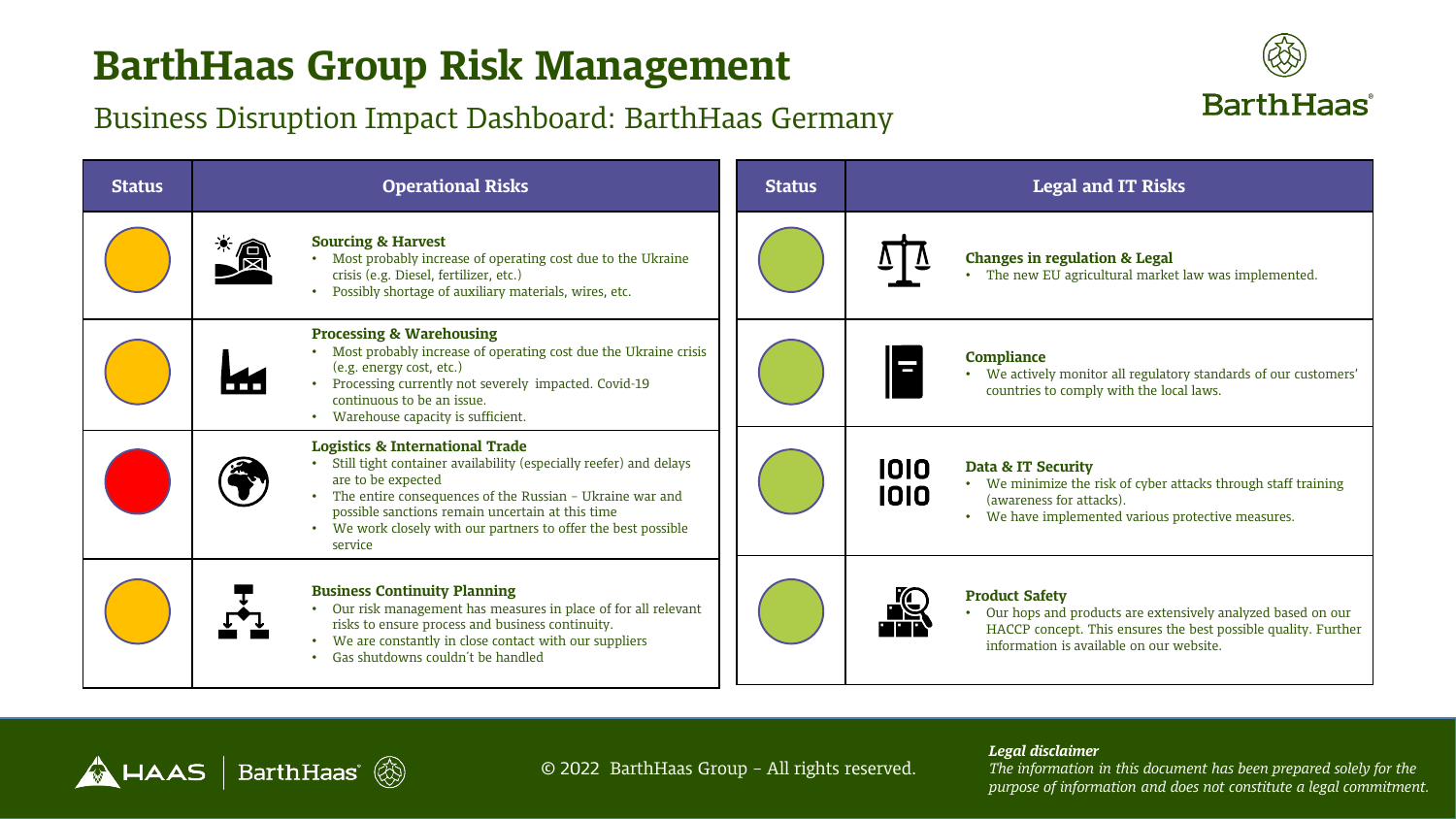### Business Disruption Impact Dashboard: John I. Haas

 $\bigwedge$  HAAS | BarthHaas  $\textcircled{\tiny{\textcircled{\tiny{\textcirc}}}}$ 



| <b>Status</b> | <b>Operational Risks</b>                                                                                                                                                                                                                                                                                                                                                                                                                                                                           | <b>Status</b> | <b>Legal and IT Risks</b>                                                                                                                                                                                                                                 |
|---------------|----------------------------------------------------------------------------------------------------------------------------------------------------------------------------------------------------------------------------------------------------------------------------------------------------------------------------------------------------------------------------------------------------------------------------------------------------------------------------------------------------|---------------|-----------------------------------------------------------------------------------------------------------------------------------------------------------------------------------------------------------------------------------------------------------|
|               | <b>Sourcing &amp; Harvest</b><br>Grower associations actively monitoring any regulatory developments<br>美食<br>Growers individually have labor/management contingency plans<br>Growers individually have<br>hygiene/sanitation/distancing/quarantine protocols in place for farm crews<br>and closely monitor employee health                                                                                                                                                                       |               | <b>Changes in regulation &amp; Legal</b><br>No notable changes to local regulations.                                                                                                                                                                      |
|               | <b>Processing &amp; Warehousing</b><br>Increases in operating costs due to inflation.<br>Processing currently normal. All plants will finish out the season without<br>issue.<br>Warehouse capacity is sufficient.                                                                                                                                                                                                                                                                                 |               | <b>Compliance</b><br>• We actively monitor all regulatory standards of our customers' countries to<br>comply with the local laws.<br>Haas complies with all U.S. legal and tax requirements                                                               |
|               | <b>Logistics &amp; International Trade</b><br>• Ocean container availability and delays are to be expected<br>• Port congestion continues, disrupting sailing schedules of ETA and ETD.<br>• Unpredictable reliability of drivers to service container transport at the ports.<br>• USA West Coast Port employee labor contract will expire 1-July-<br>Negotiations commence 12-May-2022<br>2022.<br>Russia/Ukraine war has transport and trade implications not fully understood<br>at this time. |               | Data & IT Security<br>Additional IT-related Business Continuity planning is documented, regularly<br>1010<br>reviewed and tested.<br>1010<br>Employees are trained to identify potential cyber-attacks through<br>regular awareness training.             |
|               | <b>Business Continuity Planning</b><br>Emergency response and business continuity plans are documented,<br>regularly reviewed and tested.<br>Monitoring closely situations surrounding COVID-19 response.                                                                                                                                                                                                                                                                                          |               | <b>Product Safety</b><br>de 19<br>11 de 19<br>Our hops and products are analyzed following our HACCP program.<br>We are Food Safety System and ISO9001 Certified, demonstrating we<br>prioritize food safety and are dedicated to continuous improvement. |

© 2022 BarthHaas Group – All rights reserved.

*Legal disclaimer*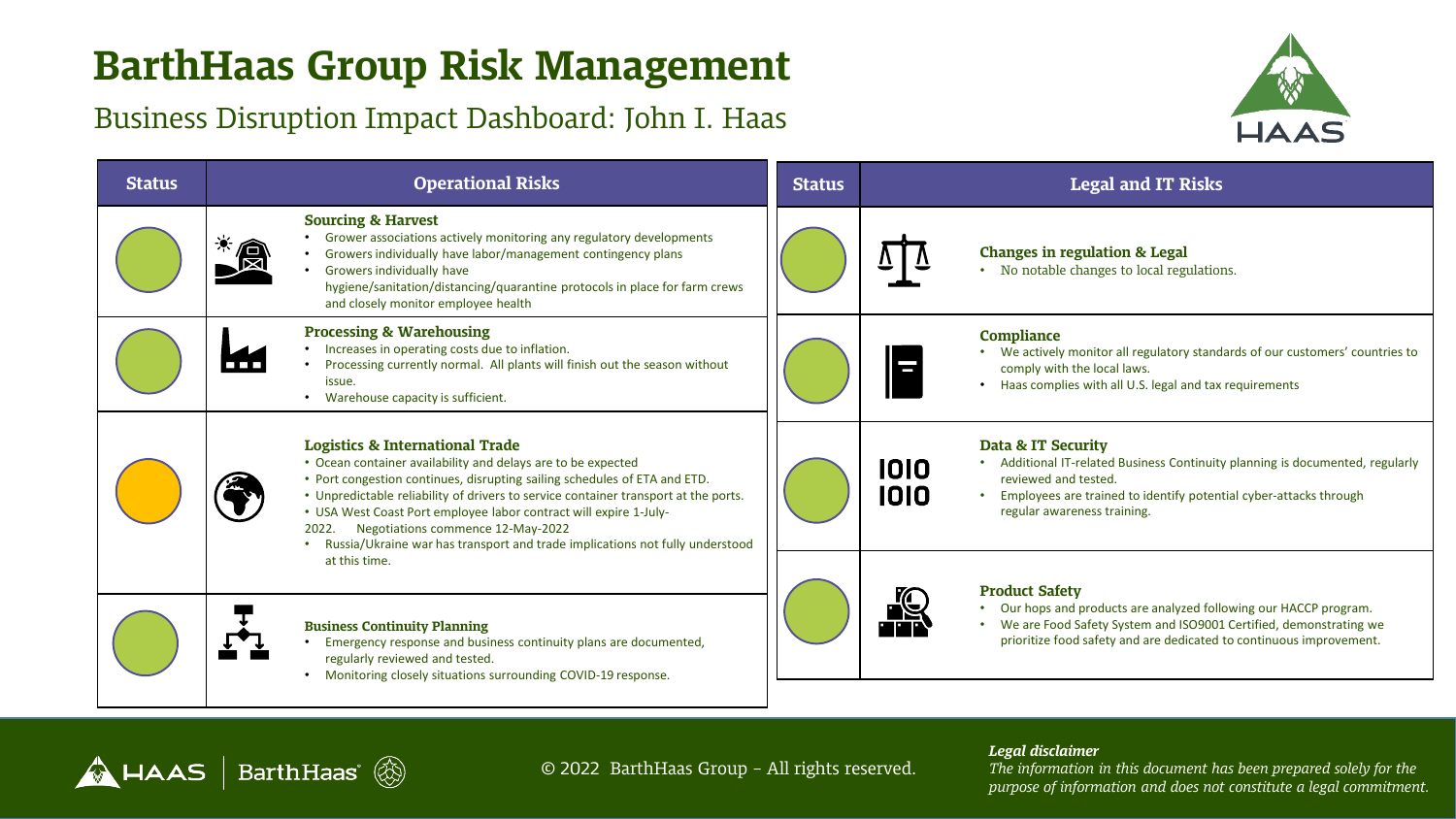A HAAS | BarthHaas (

### Business Disruption Impact Dashboard: Hop Products Australia

# **WHPA**

| <b>Status</b> | <b>Operational Risks</b>                                                                                                                                                                                                                                                                                          | <b>Status</b> | <b>Legal and IT Risks</b>                                                                                                                                                                                                                                                                                        |
|---------------|-------------------------------------------------------------------------------------------------------------------------------------------------------------------------------------------------------------------------------------------------------------------------------------------------------------------|---------------|------------------------------------------------------------------------------------------------------------------------------------------------------------------------------------------------------------------------------------------------------------------------------------------------------------------|
|               | <b>Sourcing &amp; Harvest</b><br>Harvest of crop 2022 now complete.<br>Critical inputs for crop 2023 identified and addressed<br>Cost pressure expected on energy and fertiliser                                                                                                                                  |               | <b>Changes in regulation &amp; Legal</b><br>No notable changes to local regulations                                                                                                                                                                                                                              |
|               | <b>Processing &amp; Warehousing</b><br>Crop 2022 pelleting is complete with finished product moving<br>to cool store<br>• Contracts with warehouse providers have given temporary<br>relief from cost increases                                                                                                   |               | Compliance<br>Through the BarthHaas Group we actively monitor all<br>regulatory standards of our customers' countries to comply<br>with the local laws.<br>HPA complies with all Australian legal and tax requirements                                                                                           |
|               | <b>Logistics &amp; International Trade</b><br>Continued disruption to primary USA-AUS route has delayed<br>US Crop 21 inbound shipments. Disruption to brewers has<br>been managed<br>Crop 22 export schedules to key EU and USA markets<br>continue to be disrupted, although shipments are still<br>progressing |               | 1010<br>Data & IT Security<br>• Ongoing investment in resourcing of IT continues to<br>1010<br>strengthen in-house capability and data security<br>System security hardware upgraded to better guard against<br>digital attacks<br>Business systems security and staff awareness tested via<br>external provider |
|               | <b>Business Continuity Planning</b><br>Review of critical inputs for crop 2023 and beyond<br>Business Risk Appetite and appropriate controls reviewed and<br>agreed by HPA Board of Directors                                                                                                                     |               | <b>Product Safety</b><br>Currently HACCP certified<br>ISO9001 and HACCP audits undertaken for Crop 2022                                                                                                                                                                                                          |

© 2022 BarthHaas Group – All rights reserved.

#### *Legal disclaimer*